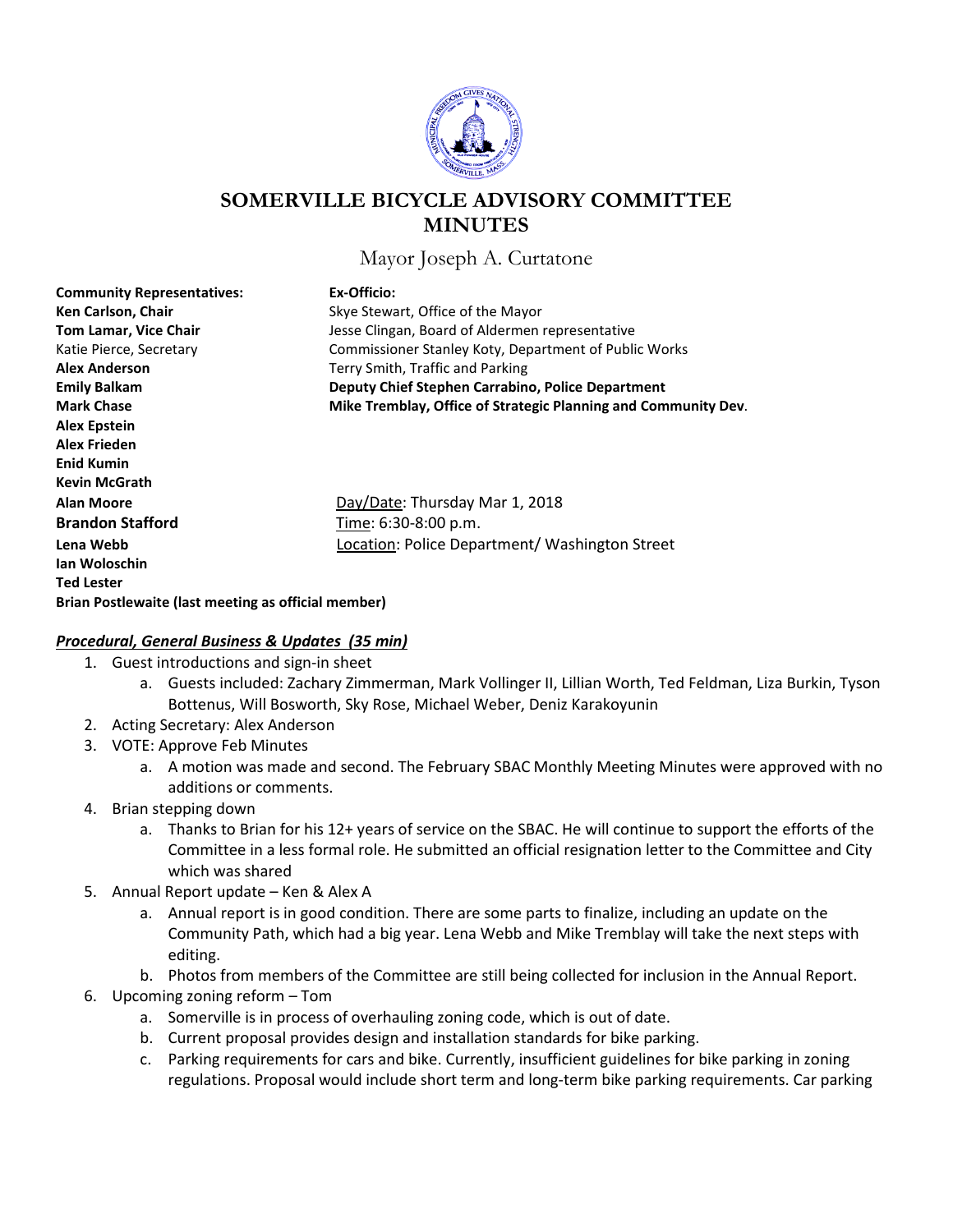zoning requirements currently require significant parking spaces for buildings. Proposal would address minimum and maximum car parking with the goal of decreasing requirements for car parking and decreasing building costs. Tom will draft a letter of support for the improved parking regulations.

- 7. SBAC Budget Requests Ken
	- a. During our last meeting, Skye Stewart informed the Committee that the city is in process of developing next year's budget. Typically, the SBAC receives a general budget of \$500 for the year. This year, we are providing specific requests for City budget including printed maps, wayfinding signage, bike lights, and other materials.
	- b. SBAC should update a flyer to share with Traffic and Parking Department for inclusion in the materials provided to drivers as they start or renew parking permits.
	- c. Deadline for submission is currently unclear. A tentative deadline is in June 2018.

## *City Update- Mike (20 min)*

- 1. 2017 Bike-Ped Counts Summary
	- a. Thanks to SBAC members and community members for volunteering and completing counts.
	- b. 2018 included a few new counting spots while still including the traditional locations.
	- c. Data included demographic data collection as well.
	- d. Increase in walking and biking in Somerville. Biking has increased threefold since 2010.
	- e. At Community Path at Willow, there was more pedestrian and cycling volume than motor vehicle utilization.
- 2. Timing of finishing 2017 projects
	- a. HSIP MassDOT is helping with funding/installation of paint (and possibly flexposts for some locations) in Spring/Summer 2018. Exact timeline is unknown now.
	- b. Webster and Lower Medford repaving and flexpost installation SBAC sent the City advisory letters on the importance of repaving these streets. Somerville Director of Engineering has responded to letters informing that the City is working to provide interim improvements.
	- c. Removal of guard rails on Webster at Prospect intersection the City is continuing to pursue this and believes there is a possibility that his may happen as sewer work continues in this area.
- 3. Interim improvements at Beacon and Oxford St
	- a. Members of the SBAC, Mike Tremblay, and Captain James Donovan met to brainstorm interim improvements at the intersection leading into the protected bike lane on Beacon Street. Plans are not final as this stretch of road is likely to be ripped up and repaved in the next several weeks.

#### *Urban Planning student projects – Mark & Liza (15 min)*

- Mark Chase is teaching a course this semester focuses on infrastructure projects. One is a pedestrian focused study on the Kensington Underpass which connects Assembly Row and the Super Stop & Shop in Ward 1. Another study is looking at Powder House Square to evaluate if a modern round-about could fit in that space from a traffic perspective. Another is working towards a two-way, protected bike lane adjacent to Tufts' campus on College Ave and Powder House Boulevard.
- Liza Burkin and Deniz Karakoyunin, both guests at the SBAC Meeting, presented a project proposal for a Mystic River to Charles River connector path, which would connect the existing path at Assembly Row to the future Community Path.

## *Report back on DPW Snow removal meeting – Ian (10 min)*

- Ian, Ken, and Lena met with DPW to discuss improvements to provide feedback on snow removal in winter 2017-2018 and possible improvements for the future. DPW was receptive of the proposed ideas and also voiced concerns around their budgetary and machinery constraints. Prioritization of areas for DPW to clear first during storms may help improve outcomes.
- Somerville's 311 app is an effective tool to use to report issues. SBAC members and the public are encouraged to